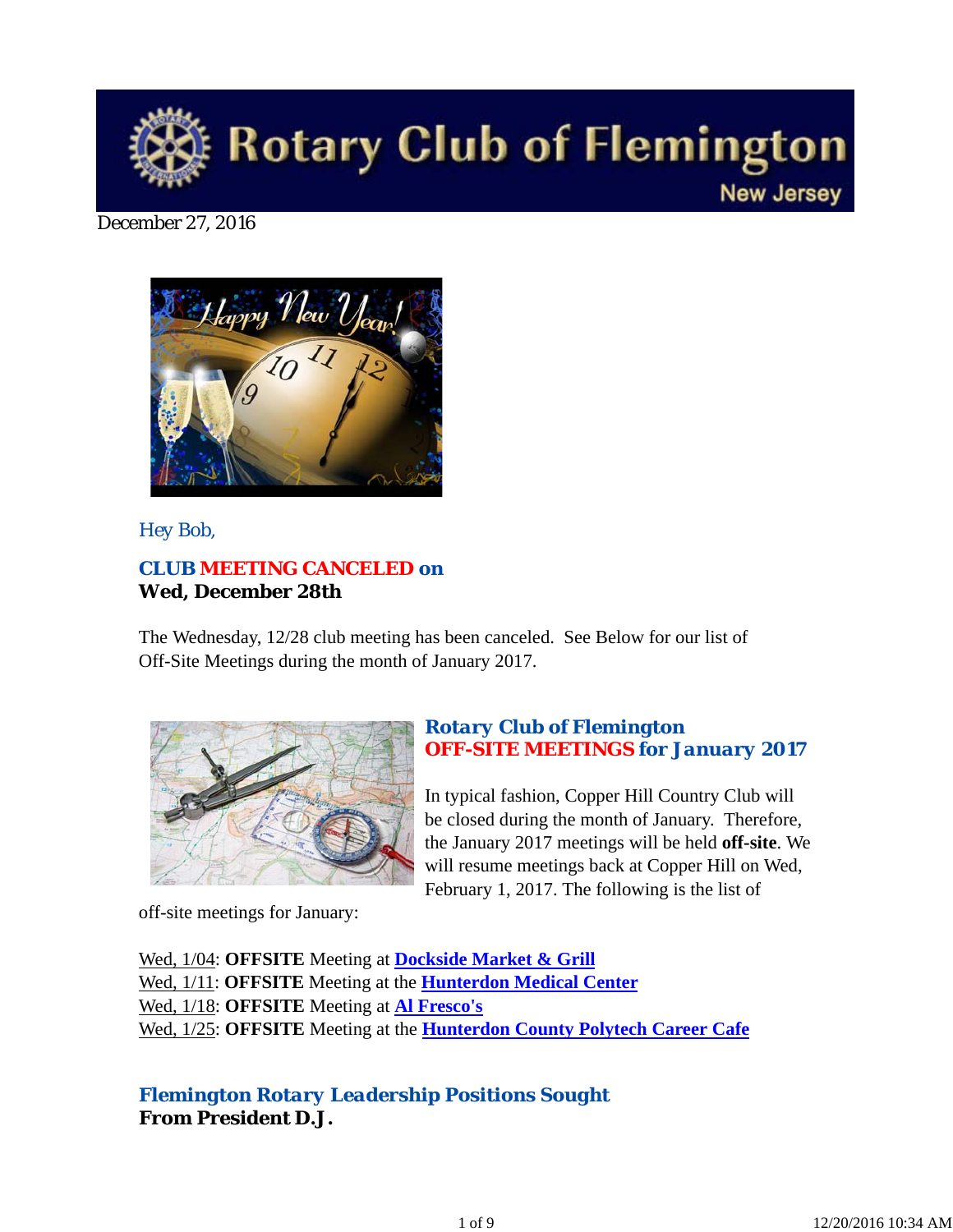President D.J. shared that the Rotary Club of Flemington is actively seeking persons interested in serving in leadership positions in the upcoming Rotary year. Please contact President D.J. for more information! **Click Here** to generate an email to D.J.

# *MEMBERSHIP CHANGES* **As of 12/13/2016**

At the Tuesday, 12/13/2016 Flemington Rotary Board Meeting, the resignations of the following members was accepted with regrets:

- Cheryl Goldsmith.
- Bill Nastasi.
- Steve Rogow.



## *Flemington Rotary Social Event at BOB & TRACI NEWLAND's Home* Date: **Friday, January 6, 2017** Time: **6pm to 8pm** Location: **Bob & Traci Newland's Home** 195 Oak Summit Road - Frenchtown, NJ 08825

The Rotary Club of Flemington would like to warmly invite our active club members and their spouse /

significant other / or guest to enjoy some fellowship together at the Newland's home.

Please note that Bob is an avid hunter and will be showing those interested in seeing his "**trophy room**" in their home. This includes some of the recent hunting adventures that Bob & Traci have shared together.

Everyone attending is **requested to bring their favorite appetizer** to share with everyone. The Club will be providing beer and wine.

There is no cost to attend.

Kindly **RSVP** to the Evite invitation no later than **Monday, January 2** so that we can get a head count. Please indicate the total number attending when you RSVP so we can have an accurate head count. Please let us know if you didn't receive an Evite invitation, but would like to attend.

## *Directions*:

• From Flemington, take Route 12 West heading toward Frenchtown.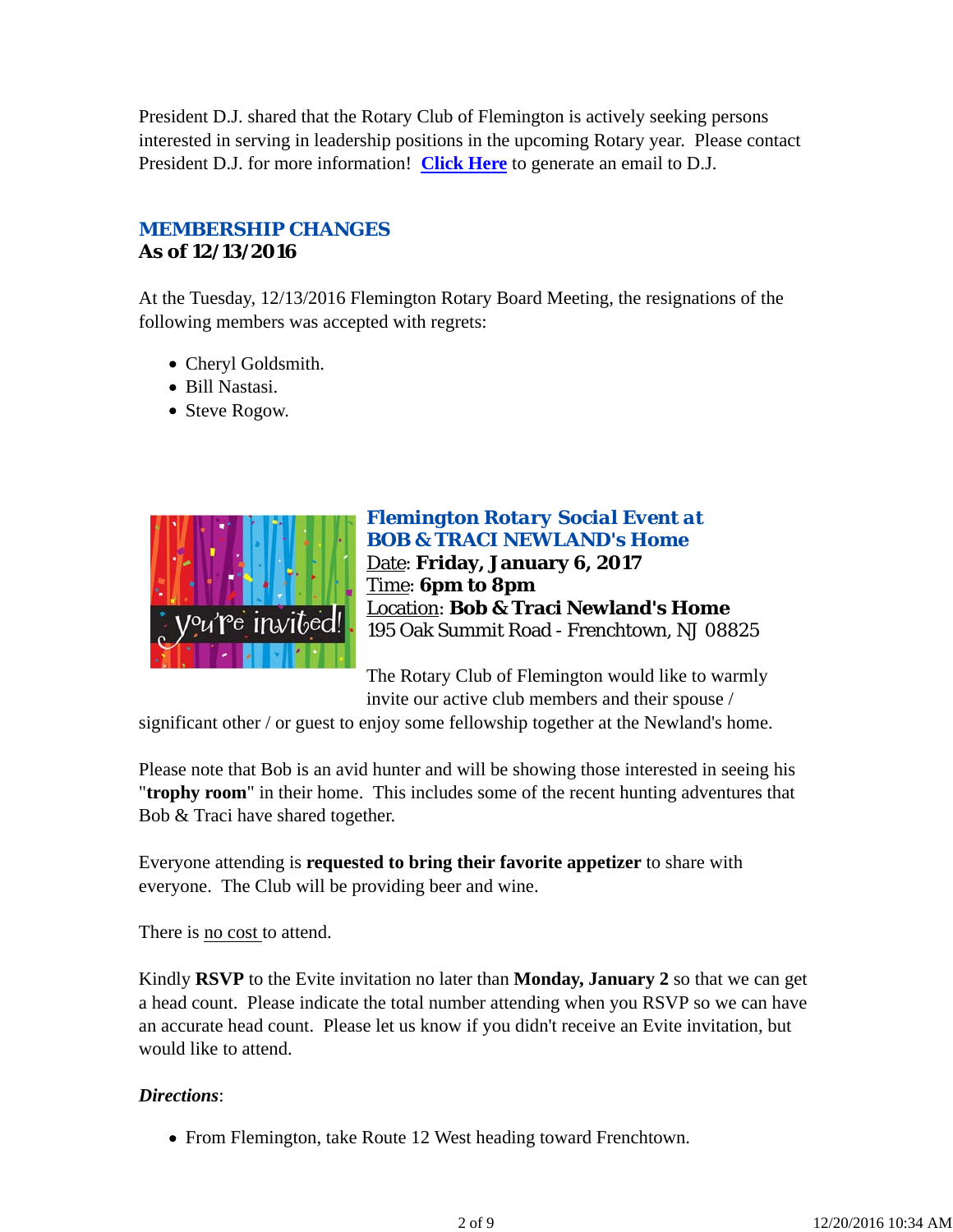- Pass through the Rt 579 traffic light in Croton and continue West on Route 12.
- Make a Right onto Pittstown Road shortly after you pass a used car lot on the right. Look for signs for Leon's Sod Farm.
- Take Pittstown Road for 3-4 miles and make a left onto Baker Road.
- Follow Baker Road for about 3/4 mile at Turn Left at the stop sign.
- The Newland's house is about the 5th drive on the Right. It's the only 2-story home and has a boat in the front.

For more info or questions, please contact Bob Newland at **bob@m-nins.com**



## *The Flemington Rotary MEMBER DIRECTORY Is Updated on the Website*

A PDF copy of the Club Directory kept on the club website, located on the password protected "**Members Only**" page. To access this, simply goto **www.FlemingtonRotaryNJ.org** and click on "Members

Only" in the upper left. The page is password protected. If you do not have the password, simply email us and request it.

If you see any updates that need to be made (a change of address, email, phone number, something is not listed correctly, etc.), please email Sandy Clark and request any changes to be made. **Click Here** to generate an email to Sandy.



# *SPEAKERS & PROGRAMS BEING SOUGHT*

Mick Schaible is looking for some ideas for upcoming meeting programs and speakers. If you have any leads, please pass them onto Mick, who will follow-up to schedule the speaker.

**Click here** to generate an email directly to Mick.



# *HUNTERDON COUNTY CHAMBER OF COMMERCE*

As you know, the Rotary Club of Flemington is a member of the H.C. Chamber of Commerce. This enables all Rotarians the ability to attend a Chamber function as a "member". If someone asks you what your business is, you would explain that you are a member representing the Rotary Club of Flemington. **Click Here** to visit the Chamber website for a listing of upcoming events.

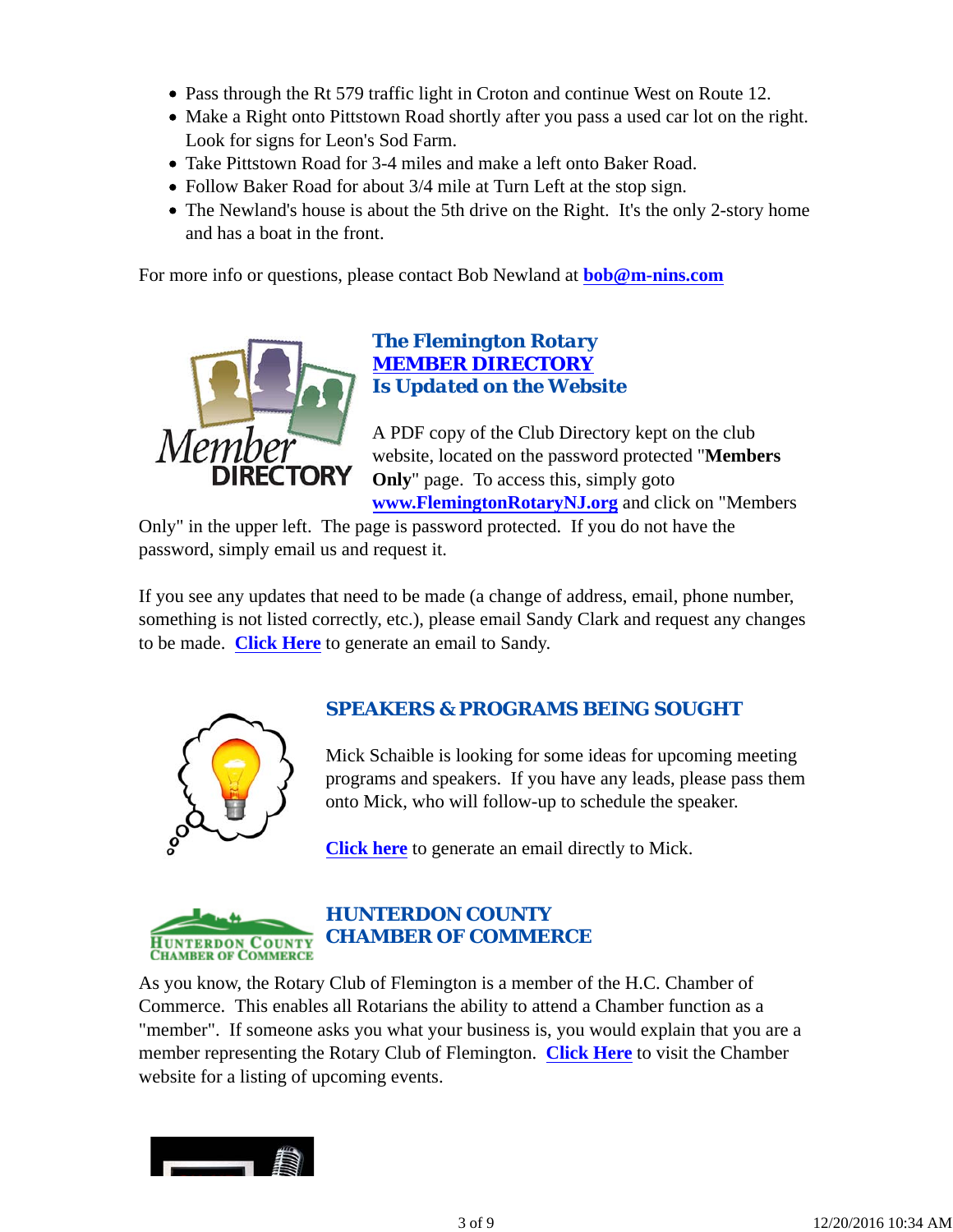

# *Jersey Talk Radio - Internet Radio "THE ROTARY HOUR"* **Tuesdays** from **5pm to 6pm**

PDG Megan Jones-Holt is the host of "The Rotary Hour" on the "Jersey Talk Radio" internet radio station. She is always looking for guests to have on the show. If you are intersted, please get in touch with Megan at (908)894-4590 or **mjonesholt@gmail.com**.

**Click Here** to listen to the Internet Radio station from your PC, smart phone, mobile device, etc.

# *ROTARY DISTRICT 7510 NEWS*

**Click Here** to read the current news from our Rotary District 7510.

# *UPCOMING DATES TO NOTE:*

Wed, 12/28: **No Meeting this day**.

**\*\*Refer to the Article Above for the list of Off-Site Meetings during the month of January 2017.\*\***

Wed, 2/01: TBA. Wed, 2/08: TBA. Wed, 2/15: TBA. Wed, 2/22: TBA.

**Next RCOF Board Meeting**: To Be Announced. (Held bi-monthly). **Next Membership Meeting**: Wed,  $1/11/2017$  at 1:30 PM (Usually the 2<sup>nd</sup> Wed).

**Upcoming RCOF Club Events, Fundraisers, Fellowship Events, Etc**.: TBA: Soup Cook-Off TBA: Bark In The Park (Dog Walk) TBA: Pedals for Progress Bicycle Collection

#### **Rotary District 7510 Events & Functions:**

3/2/17: President-Elect Training Seminar (PETS 1) 3/23 to 3/25/17: President-Elect Training Seminar (PETS 2) 5/5 to 5/7/17: District Conference at the Shawnee Inn 5/15/17: District Assembly 6/10 to 6/14/17: Rotary International Convention in Atlanta, Georgia 6/29/17: District Changing of the Guard

# *COMMITTEE LIST:*

**Click Here** to download the listing of all current Club Committee's and its members.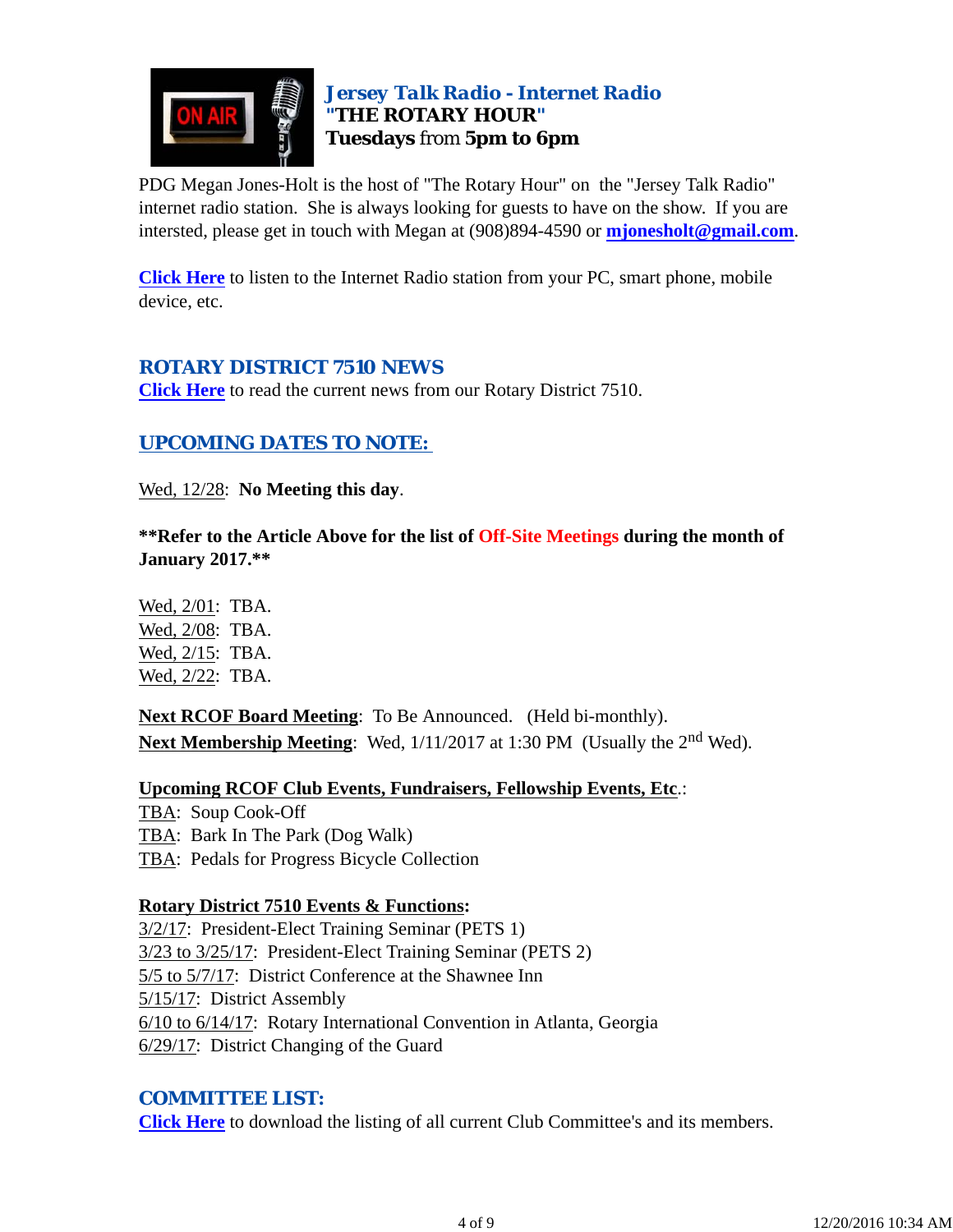## *"MEMBERS ONLY" WEBSITE:*

#### **Click Here for the Members Only section of the website to find:**

- 1) The "Membership Proposal Form" to propose a new member.
- 2) New Member Information.
- 3) An Online Copy of the Club Membership Directory.
- 4) A Link to All Photos Albums of the Club.

#### *ROTARY WEBSITE LINKS:*

Rotary International: **www.Rotary.org** Rotary District 7510: **www.RotaryNJ.org**

## *NEARBY ROTARY CLUB MEETINGS:*

As A Rotarian, you are Welcome to attend a Rotary Club meeting anywhere in the world. Click here for the Rotary Club Locator App. Or see below for some local meetings:

#### Mondays

**Lambertville/New Hope** (6:30 pm) - Lambertville Station Restaurant; 11 Bridge Street, Lambertville NJ 08530

**Piscataway** (12:15 pm) - Radisson Hotel; 21 Kingsbridge Road, Piscataway, NJ 08854

#### Tuesdays

**Whitehouse** (12:15 pm) - Max's 22; 456 Route 22 West, Whitehouse Station, NJ 08889 **Princeton** (12:15 pm) - The Nassau Club; 6 Mercer Street, Princeton, NJ 08540 **Bridgewater-Bound Brook** (12:15 pm) - Arbor Glenn; 100 Monroe St, Bridgewater 08807

#### Wednesdays

**Branchburg Township** (7:30 am): Stoney Brook Grille; 1285 Route 28, North Branch, NJ 08876

**Flemington** (12:15pm): Copper Hill Country Club; 100 Copper Hill Road, Ringoes, NJ 08851

**Hillsborough Township** (6:15 pm): Pheasant's Landing; 311 Amwell Road (Rt. 514), Hillsborough, NJ 08844

#### Thursdays

**Clinton Sunrise** (7:30 am): Clinton Fire Department; New Street, Clinton, NJ 08809 **Somerville/Bridgewater** (12:15 pm): Bridgewater Manor; 1251 US Highway 202/206, Bridgewater, NJ 08807

**Trenton** (12:15 pm): Freddie's Tavern; 12 Railroad Avenue, West Trenton, NJ 08628

#### Fridays

**North Hunterdon** (12:15 pm): Beaver Brook County Club; 25 County Club Drive, Annandale, NJ 08801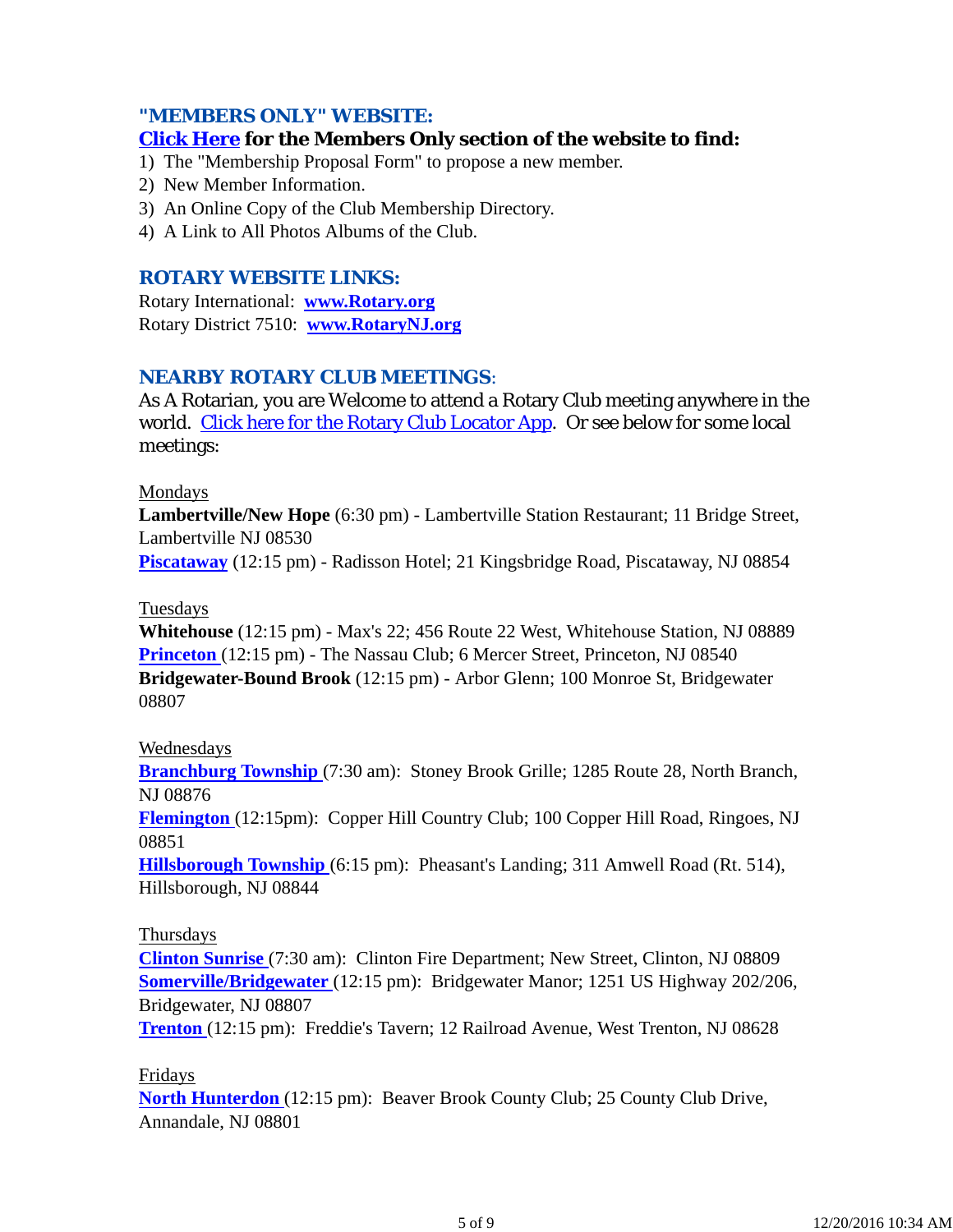**Princeton Corridor** (12:15pm): Hyatt Regency; 102 Carnegie Center, Rt. 1 North, Princeton, NJ 08540

## eClub

**Rotary eClub of Hunterdon Horizon**: View website for meetings or online makeups.

# RI President's Call for Action in **2016-2017**: **"Rotary Serving Humanity" Rotary Club of Flemington - Our 93rd Year**

Founded October 3, 1923 \* Charter #1529 \* District 7510

| <b>Club President</b>                    | <b>Daniel James "D.J." Wright</b>                 |
|------------------------------------------|---------------------------------------------------|
| President-Elect                          | <b>Kim Metz</b>                                   |
| Secretary                                | <b>Karen Widico</b>                               |
| Treasurer, General                       | <b>Bob Newland</b>                                |
| Treasurer, Lunch                         | <b>Lynn Hyman</b>                                 |
| <b>Board Member</b>                      | Mick Schaible (immediate Past-President)          |
| <b>Board Member</b>                      | <b>Sandy Clark</b>                                |
| <b>Board Member</b>                      | <b>Joe Ziegler</b>                                |
| Sergeant-at-Arms                         | <b>Ken Skowronek</b>                              |
| R.I. President                           | <b>John F. Germ</b> (Chattanooga, Tennessee, USA) |
| District Governor (DG)                   | <b>Charles Minton</b> (Union, NJ)                 |
| District Governor Elect (DGE)            | <b>Bob Zeglarski</b> (Roselle-Rosselle Park)      |
| District Governor Nomimee (DGN)          | <b>John Shockley</b> (Hillsborough)               |
| <b>Assistant District Governor (ADG)</b> | <b>Albert Varga</b> (Lambertville-New Hope)       |

Club Meetings: **Wednesday, 12:15 pm, Copper Hill Country Club** 100 Copper Hill Road, Ringoes 08551

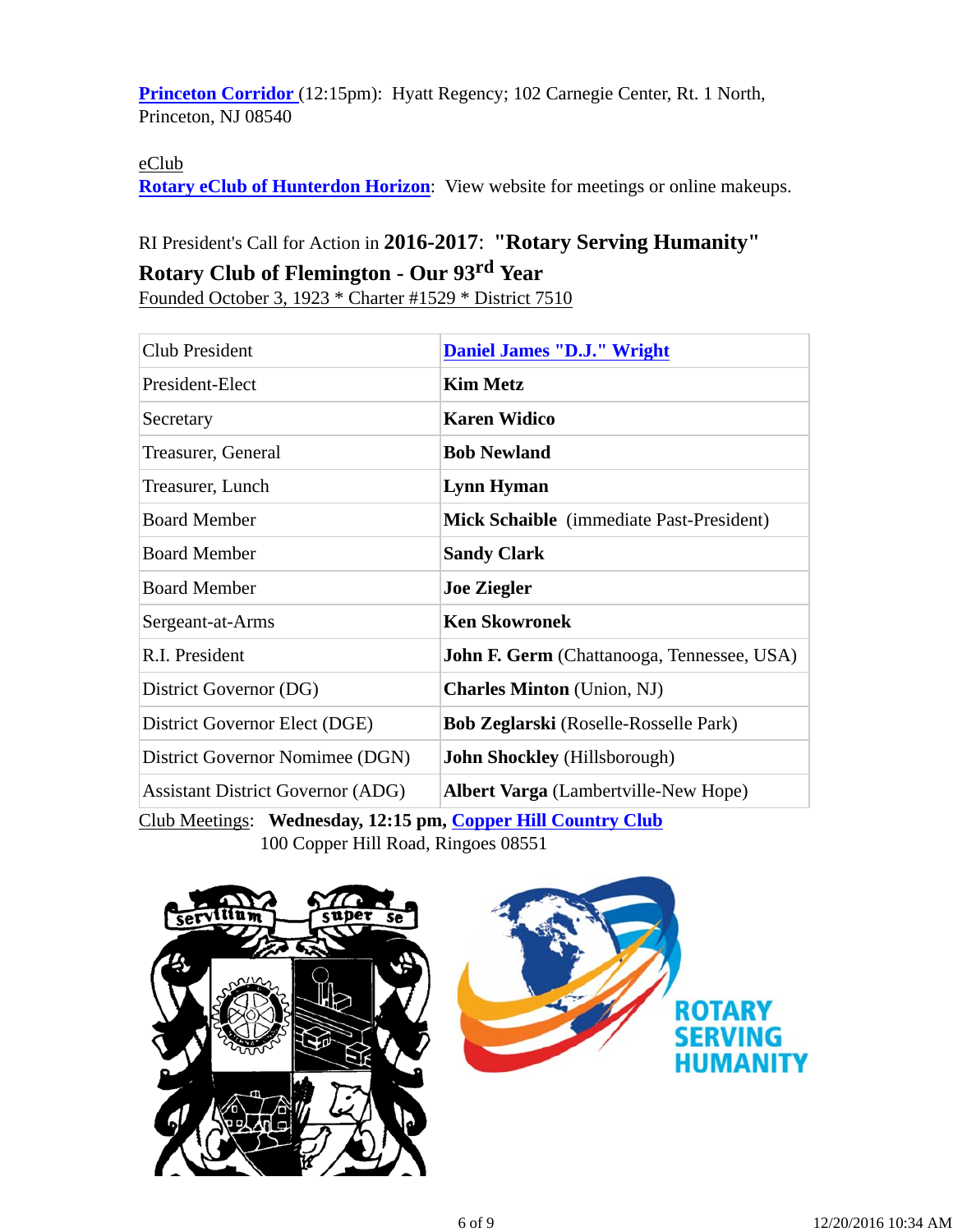

*MISSION STATEMENT*: The mission of Rotary International is to assist and guide Rotarians and Rotary clubs to accomplish the Object of Rotary to ensure Rotary's continuing relevance and to help build a better world, emphasizing service activities by individuals and groups that enhance the quality of life and human dignity, encouraging high ethical standards, and creating greater understanding among all people to advance the search for peace in the world.

**THE OBJECT OF ROTARY:** The object of Rotary is to encourage and foster the ideal of service as a basis of worthy enterprise and, in particular, to encourage and foster:

**1st**: The development of acquaintance as an opportunity for service;

**2nd**: High ethical standards in business and professions, the recognition of the worthiness of all useful occupations, and the dignifying of each Rotarian's occupation as an opportunity to serve society;

**3rd**: The application of the ideal of service in each Rotarian's personal, business and community life;

**4th**: The advancement of international understanding, goodwill, and peace through a world fellowship of business and professional persons united in the ideal of service.

**THE 4-WAY TEST:** "Of the things we think, say or do:

- **1st**: Is it the Truth?
- 2<sup>nd</sup>: Is it Fair to all concerned?
- **3rd**: Will it build goodwill and better friendships?
- **4th**: Will it be beneficial to all concerned?"

## *ROTARY's AVENUE'S OF SERVICE*:

**1)** Through **Club Service**, we have fun, build lasting friendships, and make sure that our club runs well.

**2)** Through **Vocational Service**, we volunteer our professional skills to serve others and promote integrity in everything we do.

**3)** Through **Community Service**, we address local needs and work with our community to bring lasting improvements.

**4)** Through **International Service**, we meet humanitarian needs around the globe and promote world understanding and peace.

**5)** Through **Youth Service**, we work with young people to help them become the next generation of leaders, visionaries, and peacemakers.

# **2016-2017 CLUB MEMBER ROSTER**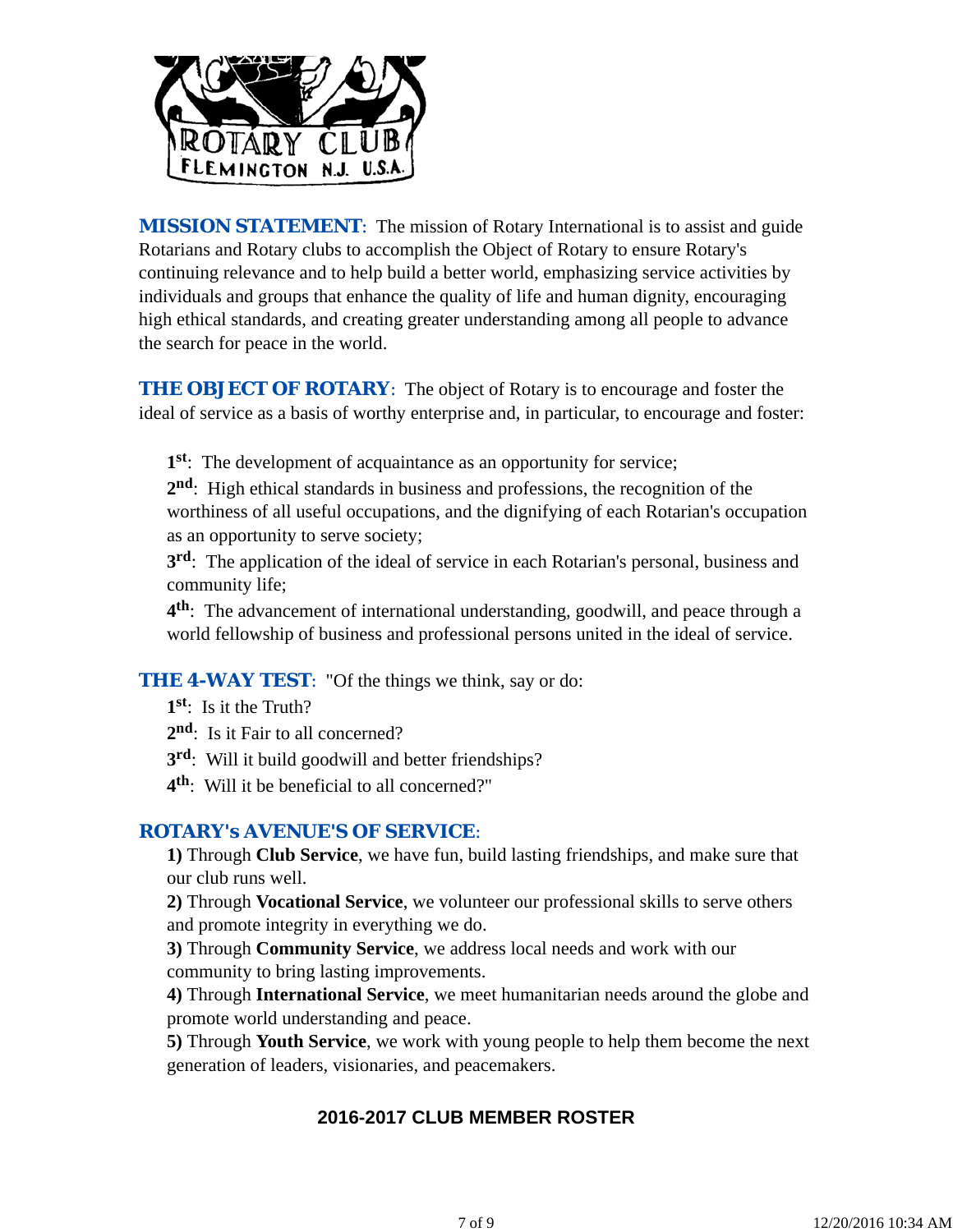## **Rotary Club of Flemington, NJ**

Current Number of Members: 39

| <b>Rotarian</b>                   | <b>Member Since</b> | <b>Classification</b>             |
|-----------------------------------|---------------------|-----------------------------------|
| Black, Bruce B.                   | 2007                | <b>Health and Fitness</b>         |
| Bohler, Herbert C. (Herb)         | 1977                | <b>Specialty Advertising</b>      |
| <b>Boynton, Adam</b>              | 2016                | <b>Church / Social Services</b>   |
| Chittenden, Robert L. (Bob)       | 2003                | M.E.F.P. Consulting Engineering   |
| Clark, Arthur L. (Sandy)          | 1987                | Printing                          |
| Davidson, James G. (Jim)          | 2002                | <b>Rubber Products</b>            |
| del Campo, Ann                    | 2016                | <b>Scientist &amp; Farmer</b>     |
| Ferrari, Frederick J. (Fred)      | 1964                | Orthodontia                       |
| Fisher, Charles H. (Charlie)      | 1961                | <b>Funeral Services</b>           |
| Fisher, Thomas H. (Tom)           | 2012                | Property & Casualty Insurance     |
| <b>Goodwin, Michael S.</b>        | 2016                | <b>Youth Development</b>          |
| Harrison, Jeffrey (Jeff)          | 1996                | Psychotherapy                     |
| Hyman, Lynn                       | 2010                | <b>Retail Banking</b>             |
| Kamnitsis, Christopher P. (Chris) | 2001                | <b>Financial Planning</b>         |
| <b>Kritharis, Nikolaos (Nik)</b>  | 2016                | <b>Dentistry</b>                  |
| Liebross, Ira                     | 1997                | <b>Family Medicine</b>            |
| Loew, Darren                      | 2002                | <b>Orthodontics</b>               |
| Martin, Teresa (Terry)            | 1993                | Solid Waste/Recycling             |
| Mazujian, Harry                   | 2004                | Clergy                            |
| McWilliams, Nancy                 | 1992                | Psychotherapy                     |
| Metz, Kim                         | 2007                | <b>Technical Education</b>        |
| Muller, George D.                 | 1964                | <b>Cut Glass Manufacturing</b>    |
| Newland, Robert D. (Bob)          | 1998                | Insurance                         |
| Ownes, Terry M.                   | 1987                | <b>Floor Covering</b>             |
| Phelan, Christopher J. (Chris)    | 2009                | <b>Chamber Of Commerce</b>        |
| Randolph, R. Wayne                | 1982                | <b>Veterinary Medicine</b>        |
| Ruberto, Johanna S.               | 2016                | <b>High School Administration</b> |
| Schaible, R. Michael (Mick)       | 1998                | <b>Appraisal Services</b>         |
| Skowronek, Kenneth J. (Ken)       | 1994                | <b>Family Law</b>                 |
| Sollner, Richard F. (Dick)        | 1962                | Air Transportation                |
| Stothoff, Richard H. (Dick)       | 1966                | <b>Sanitary Engineering</b>       |
| Vera, Allan S.                    | 2016                | <b>Investment Advisor</b>         |
| Widico, Karen A.                  | 1997                | <b>Public Health Services</b>     |
| Williams, Gwen                    | 1991                | Purchasing/Manufacturing          |
| Wise, Robert (Bob)                | 1992                | <b>Hospital Administration</b>    |
| Woske, Harry                      | 1977                | Cardiology                        |
| Wright, Daniel J. (D.J.)          | 2003                | <b>Funeral Services</b>           |